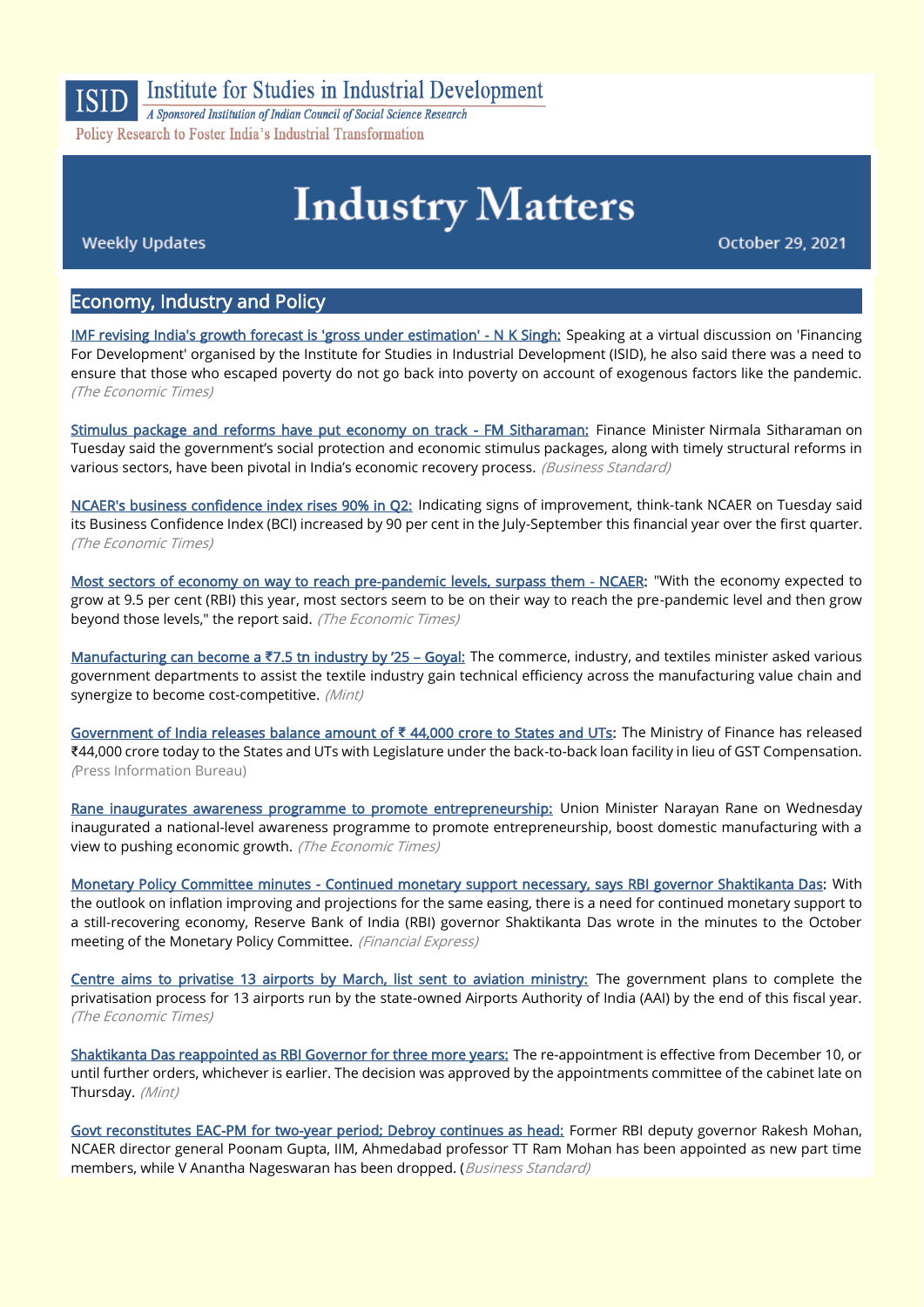[OECD global tax deal - Large Indian companies rethink overseas investment plans:](https://economictimes.indiatimes.com/news/economy/policy/oecd-global-tax-deal-large-indian-companies-rethink-overseas-investment-plans/articleshow/87265081.cms) Several large Indian companies exploring outbound investments have put their plans on hold following a global tax deal over concerns of additional taxes and compliance challenges related to the new framework adopted by the world's leading industrial bloc. (The Economic Times)

#### Foreign Investments

[Rajnath Singh invites foreign defence companies to participate in DefExpo 2022:](https://www.livemint.com/news/india/rajnath-singh-invites-foreign-defence-companies-to-participate-in-defexpo-2022-11635162377450.html) Inviting foreign delegates to attend DefExpo 2022, Union defence minister Rajnath Singh said on Monday that the exhibition will bring all the latest technologies under one roof and provide a myriad of opportunities to the stakeholders in the aerospace and defence industry. (Mint)

Arcelor-Nippon to invest **₹**[1 trillion in India over 10 years:](https://www.livemint.com/companies/news/arcelornippon-to-invest-1-trillion-in-india-over-10-years-11635271700511.html) ArcelorMittal and Nippon Steel Corp.'s joint venture steel company in India plans to invest about ₹1 trillion over 10 years to expand its operations in the country, a senior executive said. (Mint,

[India targets major global firms for local battery manufacturing:](https://economictimes.indiatimes.com/industry/renewables/india-targets-major-global-firms-for-local-battery-manufacturing/articleshow/87287765.cms) India plans to pitch to companies such as Tesla Inc, Samsung and LG Energy to encourage them to invest in manufacturing batteries locally. (The Economic Times)

[Anheuser-Busch InBev to enter energy drink market in India:](https://economictimes.indiatimes.com/industry/cons-products/food/anheuser-busch-inbev-to-enter-energy-drink-market-in-india/articleshow/87329096.cms) Anheuser-Busch InBev (ABI) is launching an energy drink in India, a first for the world's largest brewer globally. (The Economic Times)

[India's FDI rules could be further streamlined - UK India Business Council:](https://www.livemint.com/news/world/indias-fdi-rules-could-be-further-streamlined-uk-india-business-council-official-11635146271070.html) India allowing 74% FDI under the automatic route last year is "a big step in the right direction" but foreign investment still needs clearances from different arms of government. (Mint)

Bharti-backed OneWeb, Neom Tech form USD 200 million IV for satellite network: Bharti Group backed satellite company OneWeb and Saudi Arabia's Neom Tech and Digital Holding Company have signed a pact for a USD 200 million joint venture to provide satellite-based services to Middle East and East African countries, a joint statement said Tuesday. (Mint)

#### Trade Policy and Competitiveness

[Engineering goods shipments cross \\$9 billion for the third month in a row in September:](https://economictimes.indiatimes.com/news/economy/foreign-trade/engineering-goods-shipments-cross-9-billion-for-the-third-month-in-a-row-in-september/articleshow/87239468.cms) Engineering goods shipments crossed \$9 billion for the third month in a row in September with 22 out of 25 top export destinations such as China, UK and UAE recording positive growth. (The Economic Times)

[Forex reserves surge by \\$58.38 bn in Mar-Sep 2021 period - RBI report:](https://www.business-standard.com/article/finance/forex-reserves-surge-by-58-38-bn-in-mar-sep-2021-period-rbi-report-121102701678_1.html) "During the half-year period under review, reserves increased from USD 576.98 billion as at end-March 2021 to USD 635.36 billion as at end-September 2021, the report said. (Business Standard)

[Will retort if India faces unfair trade rules, says Industry Minister Piyush Goyal:](https://economictimes.indiatimes.com/news/economy/foreign-trade/will-retort-if-india-faces-unfair-trade-rules-says-industry-minister-piyush-goyal/articleshow/87216694.cms) "There are a lot of non-tariff barriers that need to be studied. We need to work to resolve those barriers," he said at the 54th convocation of Indian Institute of Foreign Trade (IIFT). (The Economic Times)

[Easy cargo movement, startup collaboration key for India-ASEAN relationship](https://economictimes.indiatimes.com/news/economy/foreign-trade/easy-cargo-movement-startup-collaboration-key-for-india-asean-relationship-cii/articleshow/87202454.cms) - CII: Ahead of the India-ASEAN Summit next week, industry has pushed to prioritise the expansion of the scope of the Bilateral Air Services Agreement to enable easier cargo movement. (The Economic Times)

#### Corporate Sector

[BPCL disinvestment - Top India asset sale delayed as suitors strive for partners:](https://economictimes.indiatimes.com/industry/energy/oil-gas/bpcl-disinvestment-top-india-asset-sale-delayed-as-suitors-strive-for-partners/articleshow/87257575.cms) India's plan to privatise Bharat Petroleum Corp. has run into rough weather with bidders struggling to find partners and spread their financial risks, according to people familiar with the matter. (The Economic Times)

[India sees registration of over 16,500 new companies in September:](https://economictimes.indiatimes.com/news/economy/indicators/india-sees-registration-of-over-16500-new-companies-in-september/articleshow/87240123.cms) As per the ministry's monthly information bulletin for the corporate sector, there were 14,14,277 active companies as on September 30. (The Economic Times)

[Ant Group may execute around 50% of Rs 10,000 crore OFS in Paytm IPO:](https://economictimes.indiatimes.com/industry/banking/finance/ant-group-may-execute-around-50-of-rs-10000-crore-ofs-in-paytm-ipo/articleshow/87298763.cms) China's Ant Group, the largest shareholder in Paytm, is expected to execute nearly 50% of the secondary share sale through the offer for sale (OFS) in the upcoming initial public offering (IPO) of the fintech firm. (The Economic Times)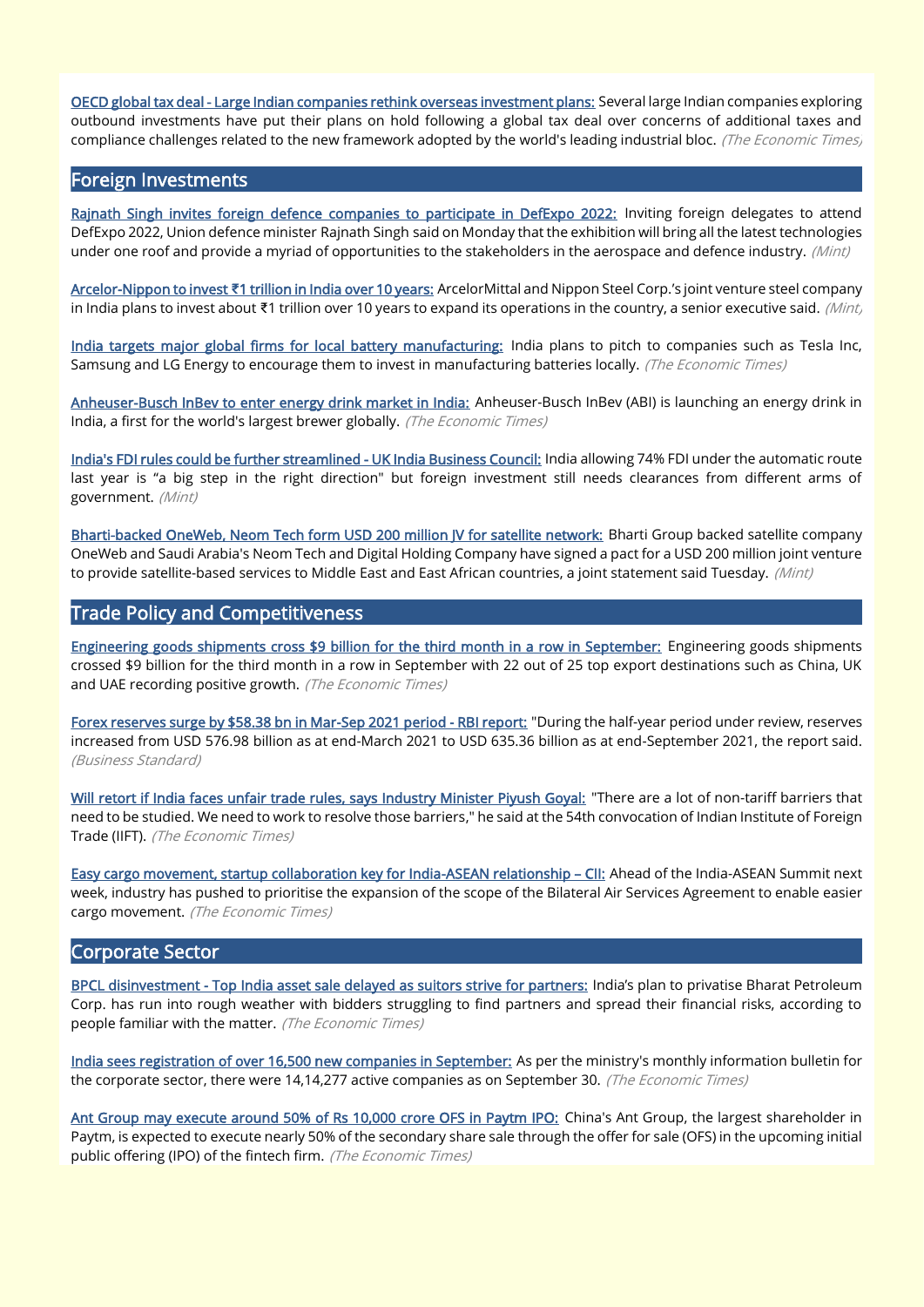[Govt signs share purchase agreement with Tata Sons for Air India strategic sale:](https://economictimes.indiatimes.com/industry/transportation/airlines-/-aviation/govt-signs-share-purchase-agreement-with-tata-sons-for-rs-18000-cr-air-india-deal/articleshow/87258187.cms) The government signed the share purchase agreement with Tata Sons, for divestment of government's stake and management control in the national carrier, marking the first privatisation in nearly two decades. (The Economic Times)

[Dr Lal Path Labs buys Suburban Diagnostics in all-cash deal:](https://economictimes.indiatimes.com/tech/startups/dr-lal-path-labs-buys-suburban-diagnostics-in-all-cash-deal/articleshow/87287858.cms) Dr Lal Path Labs (LPL) has acquired Suburban Diagnostics in an all-cash deal for an enterprise value of Rs 925 crore and a cap of Rs 1,150 crore, the company said in regulatory filings on Tuesday. (The Economic Times)

### MSMEs and Start-ups

[Ayushman Bharat Digital Mission- Big opportunity for healthtech startups:](https://www.business-standard.com/podcast/economy-policy/ayushman-bharat-digital-mission-big-opportunity-for-healthtech-startups-121102900017_1.html) The Ayushman Bharat Digital Mission could truly democratise healthcare access in India. It could also be a major boon for India's healthtech startups. (Business Standard)

[Need for a separate ministry focusing on micro enterprises with dedicated policy support](https://www.financialexpress.com/industry/sme/msme-eodb-need-for-a-separate-ministry-focusing-on-micro-enterprises-with-dedicated-policy-support-cia/2355906/) – CIA: To support micro enterprises recovering from the Covid impact, the CIA also suggested the government to exempt the units from GST for two years along with exemption from PF/ESI for two years. (Financial Express)

[Private nonprofit company to lead ONDC rollout:](https://economictimes.indiatimes.com/industry/services/retail/private-nonprofit-company-to-lead-ondc-rollout/articleshow/87295425.cms) The Quality Council of India has established a team of experts and a number of small and medium enterprises have been on-boarded as volunteers for execution of the network. (The Economic Times)

[The \\$158-billion hole in financing women-owned SMEs:](https://economictimes.indiatimes.com/small-biz/sme-sector/the-158-billion-hole-in-financing-women-owned-smes/articleshow/87296569.cms) About 90% of women-owned SMEs (WSMEs) in the country still rely on informal financing and 66% WSMEs do not have a bank account, said Qamar Saleem, Regional Manager-Asia & Pacific, Financial Institutions Group, International Finance Corporation (IFC). (The Economic Times)

[Cashfree Payments launches PAN Verification for customer KYC.:](https://www.livemint.com/companies/start-ups/cashfree-payments-launches-pan-verification-for-customer-kyc-details-here-11635226072788.html) This feature will allow merchants to do a single online PAN verification or bulk pan verification of up to 10,000 PANs of their customers via PAN verification API. (Mint)

[Google, MeitY Startup Hub collaborate to help Indian startups build high-quality apps:](https://www.livemint.com/news/india/google-meity-startup-hub-collaborate-to-help-indian-startups-build-high-quality-apps-11635331046577.html) Applications for the Appscale Academy will be open till December 15, 2021. Out of the applicants, 100 startups will be selected based on defined qualitative and quantitative parameters by a panel of industry experts, members of MeitY Startup Hub, and Google Play. (Mint)

[5,000 SMEs to suffer huge losses if coal crisis not addressed for primary aluminium industry](https://www.financialexpress.com/industry/sme/5000-smes-to-suffer-huge-losses-if-coal-crisis-not-addressed-for-primary-aluminium-industry-iivcc/2357360/) – IIVCC: An acute shortage of fossil fuel coupled with stoppage of coal supplies is not only impacting the primary aluminium industry but also the large manufacturers, SMEs and ancillary industries connected to the industry, with the potential to impact lakhs of people employed in related sectors across the country, the IIVCC said. (Financial Express)

#### Employment and Industrial Relations

[Govt to soon set up panel for National Employment Policy:](https://economictimes.indiatimes.com/news/economy/policy/govt-to-soon-set-up-panel-for-national-employment-policy/articleshow/87246863.cms) The government will soon set up a committee to frame India's first National Employment Policy with an aim to significantly push up employment generation in the country. (The Economic Times)

[Labour panel to study increasing contractualisation in PSUs:](https://www.thehindubusinessline.com/news/national/labour-panel-to-study-increasing-contractualisation-in-psus/article37178679.ece) The Parliamentary Standing Committee on labour has decided to examine the increasing trend of contractualisation in the labour sector, particularly in government and public establishments. (The Hindu BusinessLine)

[MGNREGS Outlay - Ministry seeks additional Rs 25,000 crore for rural jobs scheme:](https://www.financialexpress.com/economy/mgnregs-outlay-ministry-seeks-additional-rs-25000-crore-for-rural-jobs-scheme/2355949/) With nearly 94% of the Rs 73,000-crore budgetary allocation under the Mahatma Gandhi National Rural employment scheme (MG-NREGS) having been spent, the rural development ministry has sought an additional outlay of Rs 25,000 crore in the supplementary budget for 2021-22. (Financial Express)

[14% employment rise in Q3 2021 from Q3 2020 - Michael Page India:](https://economictimes.indiatimes.com/jobs/14-employment-rise-in-q3-2021-from-q3-2020-michael-page-india/articleshow/87253349.cms) According to the latest report by Michael Page India, India Inc is seeing a 14% employment rise in the third quarter of 2021 compared to the same quarter last year. (The Economic Times)

[Hiring boom in financial services amid deals, IPO rush, digitisation:](https://economictimes.indiatimes.com/jobs/hiring-boom-in-financial-services-amid-deals-ipo-rush-digitisation/articleshow/87298417.cms) Data from jobs site Naukri.com shows that hiring activity in the banking and financial services sector rose 43% year on year in September. (The Economic Times)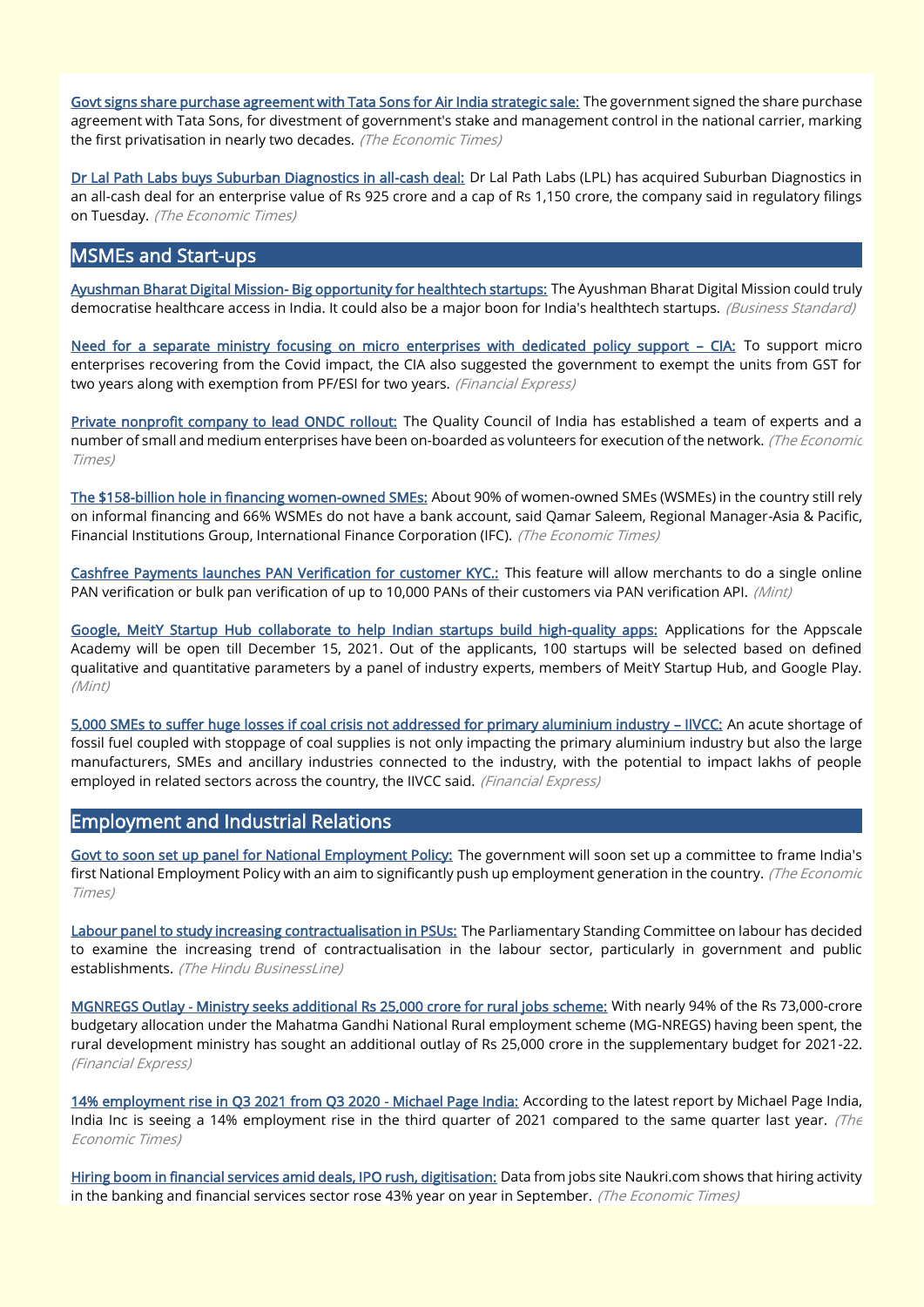[ILO revises upwards estimate for loss of work hours globally in 2011 due to Covid:](https://economictimes.indiatimes.com/news/economy/indicators/ilo-revises-upwards-estimate-for-loss-of-work-hours-globally-in-2011-due-to-covid/articleshow/87308994.cms) According to ILO, the loss of working hours in 2021 because of the pandemic are significantly higher than previously estimated largely due to uneven roll-out of vaccination and majority of global stimulus being concentrated in high-income countries. (The Economic Times)

#### Industrial Finance

[Multilateral development banks should intensify pvt capital mobilisation for inclusive, green growth](https://economictimes.indiatimes.com/news/economy/policy/multilateral-development-banks-should-intensify-pvt-capital-mobilisation-for-inclusive-green-growth-nirmala-sitharaman/articleshow/87286969.cms) – Sitharaman: Assuring India's cooperation and support to the AIIB for its future endeavours, she urged the Beijing-based lender to set up a Resident Board and Regional Offices to ensure accountability, transparency and quality of operations and investments. (The Economic Times)

[Festive season - Banks dole out over Rs 11,000 crore loans under govt's credit outreach programme:](https://bfsi.economictimes.indiatimes.com/news/banking/festive-season-banks-dole-out-over-rs-11000-crore-loans-under-govts-credit-outreach-programme/87273477) The finance ministry feels that various sectors need credit support and asked banks to hold talks with exporters and various associations to support their loan needs. (The Economic Times)

[India, ADB sign \\$100 mn loan to promote agribusiness, reduce food losses in Maharashtra:](https://www.livemint.com/news/india/india-adb-sign-100-mn-loan-to-promote-agribusiness-reduce-food-losses-in-maharashtra-11635343912945.html) India and the Asian Development Bank (ADB) on Wednesday signed a \$100 million loan to promote agribusiness network to boost farm incomes and reduce food losses in Maharashtra. (Mint)

[AIIB to support India in improving healthcare infrastructure:](https://economictimes.indiatimes.com/news/economy/finance/aiib-to-support-india-in-improving-healthcare-infrastructure/articleshow/87284112.cms) Multilateral development bank Asian Infrastructure Investment Bank (AIIB) on Tuesday said it will support India in ramping up its healthcare infra facilities to meet future health challenges. (The Economic Times)

### Technology and Innovation

[FM reviews capex, asks DoT to expedite digital expansion:](https://www.financialexpress.com/economy/fm-reviews-capex-asks-dot-to-expedite-digital-expansion/2356819/) Finance minister Nirmala Sitharaman on Monday nudged the department of telecom to expedite digital expansion plans in the north-eastern region and asked the ministry of civil aviation to raise its capital spending target substantially in the next fiscal. (Financial Express)

[Govt, industry discuss new ecommerce rules:](https://economictimes.indiatimes.com/industry/services/retail/govt-industry-discuss-new-ecommerce-rules/articleshow/87294779.cms) Ecommerce is a dynamic and evolving sector and the government is trying to keep pace with it. The final rules will come out only after the process of consultation is completed, Nandan added. (The Economic Times)

[India successfully tests Agni-5 missile:](https://www.livemint.com/news/india/india-successfully-tests-agni-5-missile-11635351731495.html) India on Wednesday successfully tested the nuclear capable Agni-5 missile capable of striking targets at ranges up to 5,000 kilometres with very high degree of accuracy, a statement from the Indian defence ministry said. (Mint)

[India's data consumption rate highest worldwide - RS Sharma:](https://telecom.economictimes.indiatimes.com/news/indias-data-consumption-rate-highest-worldwide-rs-sharma/87203496) India has the highest mobile data consumption rate at about 11 to 12 GB per user a month in the world. (The Economic Times)

### Industrial Infrastructure, Clusters and SEZs

[Automated ports could help ease supply chain woes:](https://economictimes.indiatimes.com/small-biz/trade/exports/insights/automated-ports-could-help-ease-supply-chain-woes/articleshow/87296187.cms) Disruptions to the flow of critical components - such as truck chassis and shipping containers — clogged cargo facilities. As bottlenecks proliferated throughout the economy, ports bore the brunt. (The Economic Times)

[India-US-Israel-UAE grouping to focus on infra development - Israeli ambassador:](https://www.livemint.com/news/world/indiausisraeluae-grouping-to-focus-on-infra-development-israeli-ambassador-11635409381172.html) On the new grouping of four, Gilon said that India's technological prowess, money from the UAE and innovation from Israel would power the cooperation among the four countries. (Mint)

[Massive infra boost! Check these 22 upcoming Greenfield projects under Bharatmala Pariyojana Phase 1:](https://www.financialexpress.com/infrastructure/roadways/massive-infra-boost-check-these-22-upcoming-greenfield-projects-under-bharatmala-pariyojana-phase-1/2356336/) Under the Modi government's Bharatmala Pariyojana Phase I, a total of 571 infra projects with an aggregate length of 19,785 kilometres and a cost of Rs 593,820 crore have been approved till now, while as many as 536 projects with an aggregate 18,782 kilometres' length and a total cost of Rs 533,076 crore have been awarded. (Financial Express)

[New manufacturing hub in the offing:](https://www.thehindu.com/news/national/kerala/new-manufacturing-hub-in-the-offing/article29808165.ece) Inclusion of Kerala in the ambitious industrial corridor projects in the country by extending the Chennai-Bengaluru industrial corridor to Kochi has the potential to turn Palakkad into a major manufacturing hub. (The Hindu)